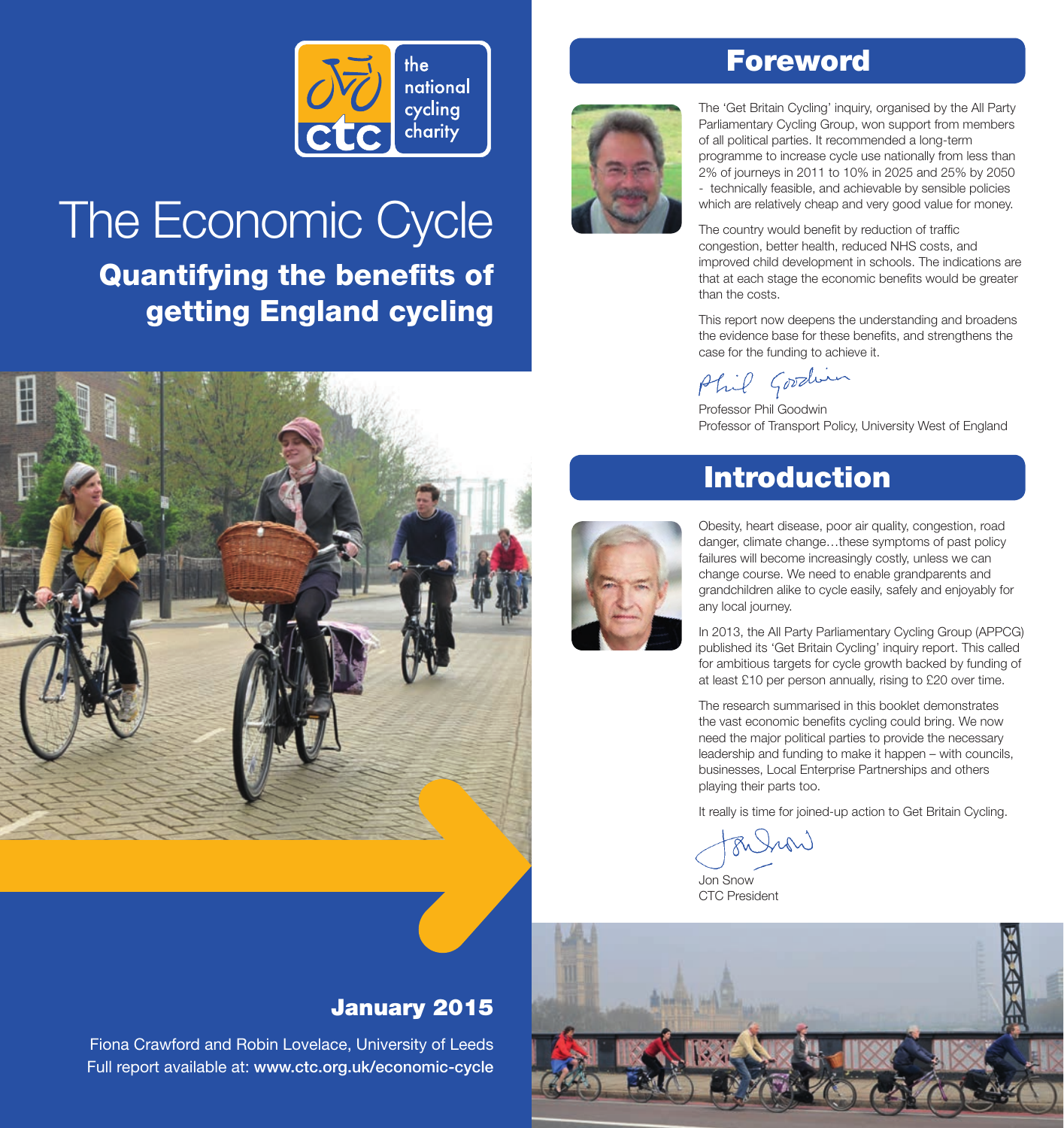### We have a choice. By backing the Parliamentary Get Britain Cycling's targets, 25% of all trips will be made by bike by 2050, meaning £42bn in annual benefits and a cumulative benefit of over £248bn.

#### Mode share for cycling under three scenarios

The Parliamentary 'Get Britain Cycling' (GBC) report proposed targets to boost cycle use to roughly German levels by 2025, and to Dutch levels by 2050. This is a lot more ambitious than the Government's Cycling Delivery Plan (CDP), and would therefore provide far higher economic benefits.

CTC commissioned research from Leeds University which estimated the economic benefits of increasing cycle use in England in line with these two scenarios, compared with a situation where the percentage of trips remains unchanged (around 2%).

| Summary of annual economic benefits in 2025 and 2050 (undiscounted) |                       |                       |                       |                       |  |
|---------------------------------------------------------------------|-----------------------|-----------------------|-----------------------|-----------------------|--|
|                                                                     | <b>CDP</b><br>in 2025 | <b>GBC</b><br>in 2025 | <b>CDP</b><br>in 2050 | <b>GBC</b><br>in 2050 |  |
| Increased physical fitness                                          | £1,807m               | £5,296m               | £5,437m               | £35,488m              |  |
| Decongestion                                                        | £284m                 | £1,086m               | £956m                 | £7,094m               |  |
| Decreased casualties resulting<br>from car usage                    | £36m                  | £136m                 | £120m                 | £888m                 |  |
| Reduction in indirect taxes<br>(disbenefit)                         | $-E64m$               | $-2244m$              | $-2215m$              | $-£1,595m$            |  |
| Other                                                               | £27m                  | £92m                  | £111m                 | £751m                 |  |
| <b>Total economic benefits</b><br>(undiscounted)                    | £2,090m               | £6.366m               | £6.409m               | £42.626m              |  |

#### Cumulative economic benefits from 2015 up to 2025 and 2050

The cumulative benefits between 2015 and 2050 of meeting the GBC targets would be £248bn. This compares with just £46bn if cycle use continues growing at the rate proposed in the CDP.

This allows for 'discounting', which is how economists and the Treasury determine the present value of future benefits or income streams.



#### Summary of annual economic benefits in 2025 and 2050 (undiscounted)

The research found that:

**Cycling makes economic sense.** If the Get Britain Cycling targets are met, the annual benefits in 2025 of the GBC scenario would be nearly £6.4bn in today's money, rising to £42.6bn in 2050. By contrast the Government's target would yield just £2.1bn in 2025.